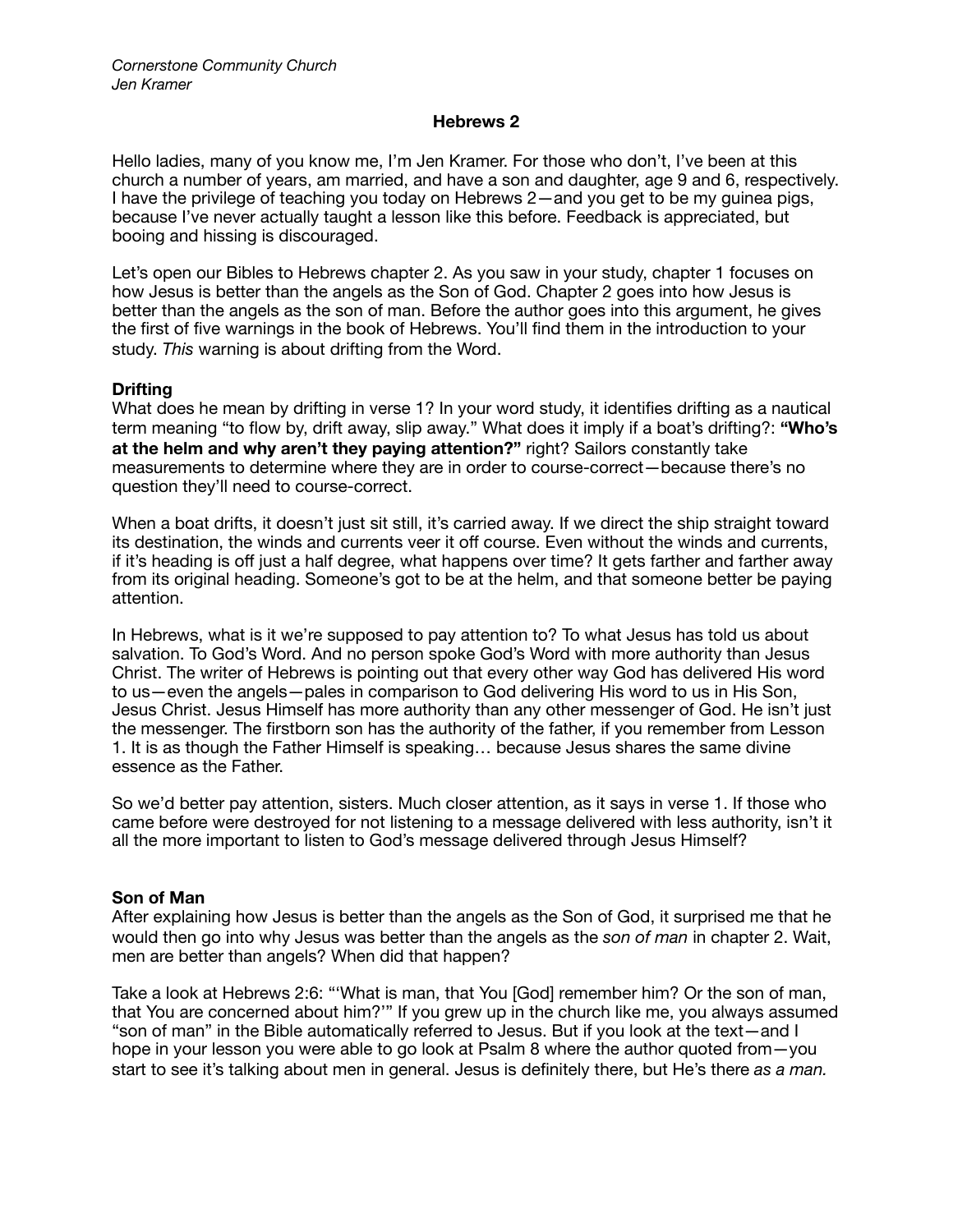This theme continues in verses 7-8: "'You have made him [who's him? We're still talking about man] for a little while lower than the angels. You have crowned him [man] with glory and honor, and have appointed him [man] over the works of Your hands. You have put all things in subjection under his [man's] feet.'"

Maybe you're not fully tracking with me in that this refers to man—don't worry, I didn't track with it at first, either. Let me take you through some Scripture. Hebrews 2:6-8 are quoting Psalm 8:4-6, but I'll read through verse 8 in the psalm. "What is man that You take thought of him, and the son of man that You care for him? Yet You have made him a little lower than God, and You crown him with glory and majesty! You make him [man] to rule over the works of Your hands; You have put all things under his [man's] feet, all sheep and oxen, and also the beasts of the field, the birds of the heavens and the fish of the sea, whatever passes through the paths of the seas."

Does that last part sound familiar? Let's go back to Genesis 1 when God first created man and read verse 26: "Then God said, 'Let Us make man in Our image, according to Our likeness; and let them rule over the fish of the sea and over the birds of the sky and over the cattle and over all the earth, and over every creeping thing that creeps on the earth.'"

Is the author talking about man in Psalm 8? Yes. Yet we also have Hebrews 2:9a, which says, "But we do see Him who was made for a little while lower than the angels, namely, *Jesus*[.]" So is he talking about Jesus? Yes—*as a man*. As THE man: the perfect epitome of what man should have been—and what man will be again due to Christ's sacrifice.

So it *is* about Jesus, but what does this all mean for us? God originally created us to rule over the earth. Is that a sobering thought? You may think, "Sure, but that was before the Fall when we were perfect." You're right. When man fell, it was part of God's curse to make us "for a little while lower than the angels," (reference Psalm 8:5 and Hebrews 2:7). Since the Fall, we no longer rule the earth, we have to fight to subdue it (Genesis 3:17-19). In the latter part of Hebrews 2:8, the writer acknowledges this: "But now we do not yet see all things subjected to him"—him being man. Not yet. But sisters, we will.

Revelation 22:5d (the very last chapter of the Bible) says, "**and they will reign forever and ever**." They isn't just Jesus, sisters. It's His brothers, too—God's children. The fact that man's dominion is mentioned in the very first and last chapter of the Bible, cover-to-cover and reaffirmed in the middle—Psalm 8 and Hebrews 2—is pretty significant. God created man to rule.

God wasn't surprised by the Fall. It was part of His plan all along. God knew we needed a Savior, that Jesus would eventually have to come down and suffer as we do. I love the picture Rich Mullins painted in one of his Christmas songs; he says of Jesus "wrap our injured flesh around You." What must it have been like for a righteous, holy God to come down to earth and take the body of a *fallen* man? **That was part of His plan** *from the beginning*. It wasn't a contingency plan, it was THE plan.

Now, considering all we've done—use Israel as a vivid example—why on earth would God even *want* to restore us to that place of authority? Why would He have given us such authority in the first place?

We actually read God's explanation in Genesis 1:26: "Let Us make man in Our image." Have you ever really thought what it means that we bear God's image? We were *made* to show *His* glory. Man is the pinnacle of creation—remember, even the angels were made to serve men as stated in Hebrews 1—**because we bear** *God's* **image**.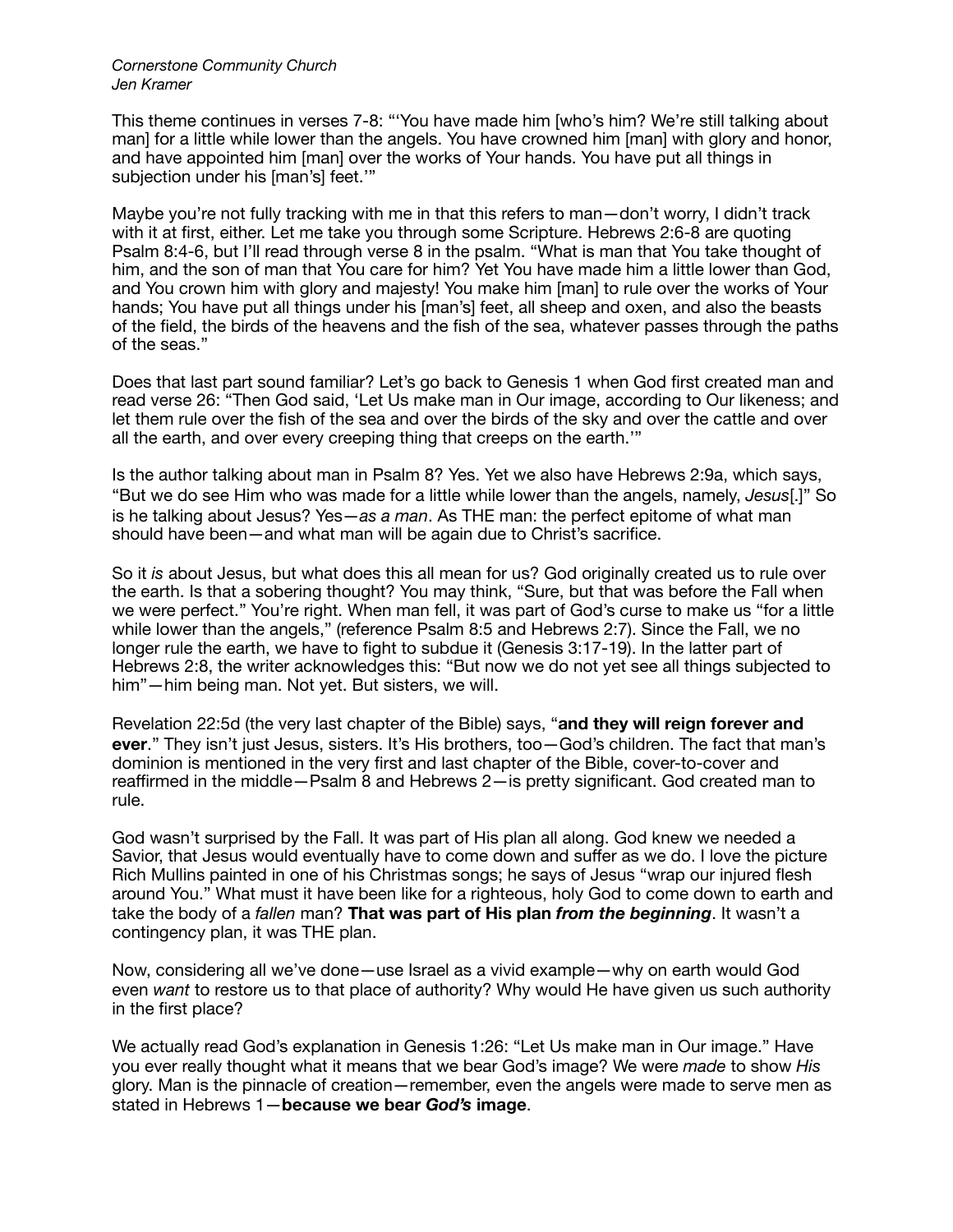Do we bear it well as fallen man? Did Jesus bear it well in human flesh? Jesus—not just as *a*  son of man, but as *the* son of man—the fulfillment of what should have been, is better than the angels who served as God's messengers of His word. We need to pay attention to Jesus. To not just be hearers of His Word who delude ourselves, but doers of the Word, as it says in James 1:22.

## **Perfect through Sufferings**

Here's part of the beautiful message of Hebrews 2.

**It isn't about us, it's about Him**. God made us in *His* image—to reflect *His* glory. If it doesn't glorify the Trinity that God would be willing to send His firstborn Son—His heir and most precious relationship—to *humble* Himself and die for us *while we were yet sinners* (Romans 5:8), I don't know what is.

But Hebrews 2 uses a progression to explain something that would truly connect us to our perfect Savior, Christ—and ultimately, to God Himself through Christ as our high priest.

In verse 9, it talks about Christ tasting death for everyone. Who is everyone? Everyone who has genuine faith in Him—in other words, God's sons, or children. Encouragement toward genuine faith that endures is one of the reasons the author warns against drifting in verse 1.

In verse 10 it says, "For it was fitting for Him [God]… in bringing many sons to glory [that's Christ bringing us to salvation], to perfect Christ through sufferings."

If you're like me, you saw "to perfect Christ," and thought, "Isn't Christ already perfect?" When I think of the word "perfect," I think of moral perfection. Obviously, Christ is morally perfect, without sin. So what does the author mean? In your word study "perfect" is defined as, "To bring to an end, finish, accomplish, fulfill." And, "To bring to maturity or completeness, to complete, perfect."

So why would it be fitting that, in saving us, Christ be perfected—or completed, fulfilled through *sufferings*? Because Jesus hadn't yet suffered as we have, and if Jesus was to pay the price for our sin, He had to fully become one of us. He had to suffer what we suffer. God completed what was lacking in Jesus' experience through sufferings, and as a result, Jesus can now sympathize with us as our high priest. It was "fitting," as it says in verse 10, for God to perfect Christ through sufferings.

Is there another place the Bible talks about suffering and perfection? James 1:2-4 says, "Consider it all joy, my brethren, when you encounter various trials, knowing that the testing of your faith produces endurance. **And let endurance have its perfect result, so that you may be perfect and complete, lacking in nothing**." Did you catch that? God perfects *us* through sufferings, too. I don't mean we are morally perfect like Christ, but that suffering is under God's control, too, and, while we usually think of suffering as a bad thing, God uses it to help us learn.

**Sisters, if God was willing to inflict suffering on His own Son, then why do we sometimes think we should be exempt**? God "brings us to completion" through our sufferings.

Do you know what Jesus' reaction to suffering was? Another really great passage on how to deal with sufferings is in 1 Peter 2:23. Referring to Christ it says, "and while being reviled, He did not revile in return; while suffering, He uttered no threats, but kept entrusting Himself to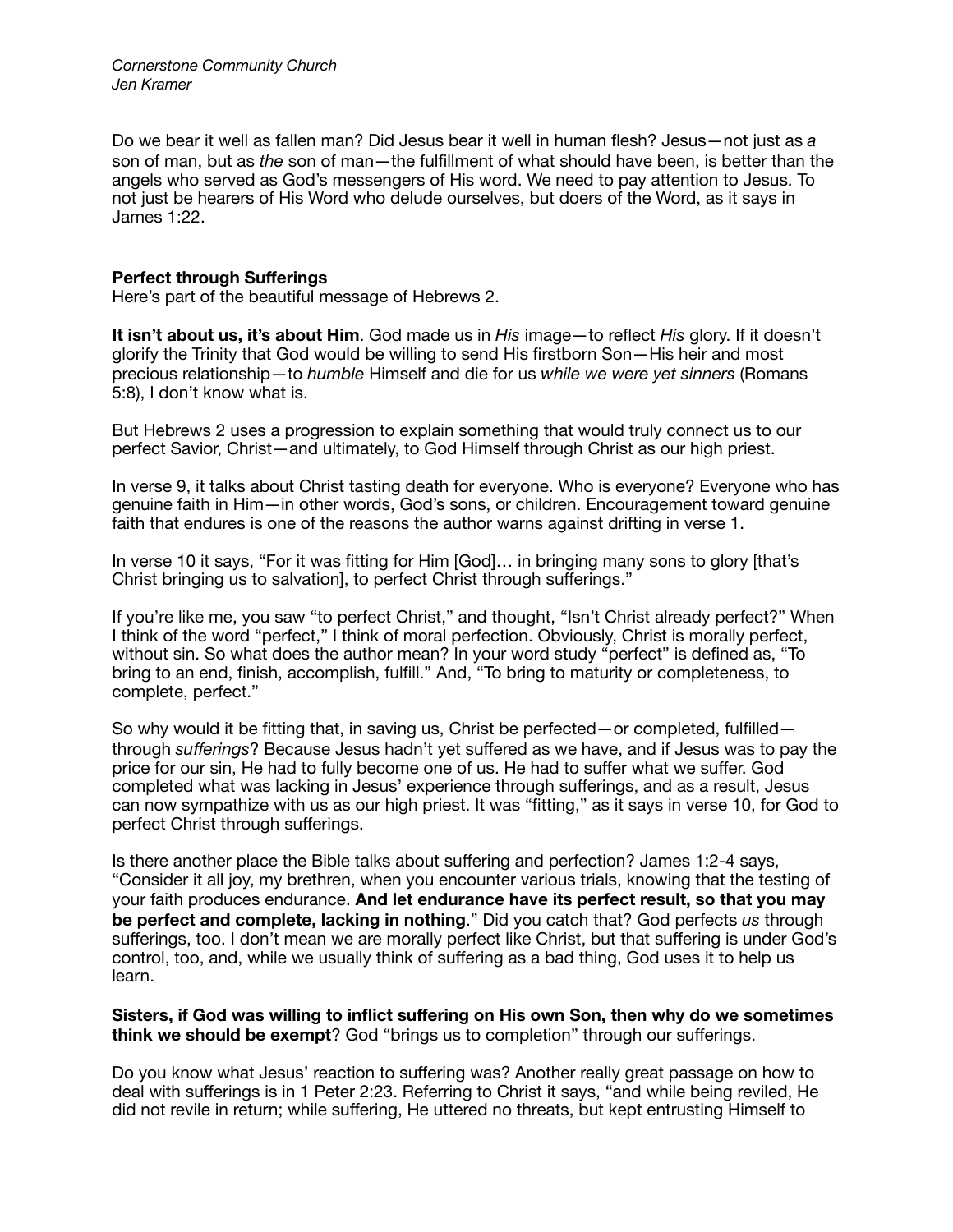Him who judges righteously…" Who is the One who judges righteously? God. Jesus' reaction to suffering was to entrust Himself to God. God has a plan—and it's for your good and His glory, according to Romans 8:28-29.

Any time God tests us, it isn't to prove anything to Him—He already knows all things. When God tests us, it's to grow us. It's for our good. Honestly, I think many of His tests and trials are so *we* can know. It can show us where we're lacking, or even encourage us in what we're doing well. **Tests help us examine our heading**.

Now, does that mean everything in the Christian life is suffering and hardship? I don't know about you, but sometimes I get so bogged down by the weight of my sin that I lose sight of how God could love me. Yet where is my focus when I go there? It's on myself—and I'm missing the point. I am absolutely responsible for my sin, but God uses it not for me to get depressed or anxious over, but to **point me toward how much I need Christ**. Everything points back to Christ, and if we aren't intentional about shifting our focus toward Him, we drift. Whether it's depression, or anxiety, or anger, or discontentment, or bitterness, or fill in the blank. **These are all signs of drifting.**

Now *I'm* really good at making things about duty—about doing something because I feel like I have to. Do you go there? If you really think about it, it's a works-based mentality. It's me trying to *do*—to live up to the required standard—in order to earn my worth. That's not what God calls us to. Trying to do to earn worth is trying to add to what Christ has done. Think about that for a second. Can we really add *anything* to Christ's work?

In light of this fact, see what it says in verse 11, "For both He who sanctifies [that's Christ] and those who are sanctified [God's children] are all from one Father; for which reason He [Christ] is not ashamed to call them brethren…"

Did that strike a chord in you like it did for me? Christ is not *ashamed* to call you His sister. To call you a *fellow heir*—He shares His inheritance with us. He couldn't restore us to that place of dominion without sharing His inheritance with us. He doesn't call the angels brothers and heirs. How can He call fallen man brothers? We can't do anything for Him! **Because it's not about**  *us***, it's about what** *He* **did.** It says right there in verse 11 He's not ashamed because we're all from one Father—it's about God.

So let's rest in what God has done. Jesus is our fitting Savior. Through His suffering, He became our brother, and we are now children of God—fellow heirs who Jesus has saved and brought along with Him into His own inheritance. How do we rest in that work? By looking at Jesus, the perfect man, as our high priest.

# **High Priest**

So let's take a look at this whole high priest thing.

God created man to bear His image and man blew it. Each time we sin, we incur a punishment, a price to be paid—a ransom. What is that price? "For the wages of sin is death." (Romans 6:23)

The Old Testament sacrifices were a picture of that price—of the blood required to pay for our sins. Yet were the Old Testament sacrifices enough? Romans 3:25c says, "because in the forbearance of God He passed over the sins previously committed." The blood of animals could only *cover* the sins of men. God's love is shown in the Old Testament through His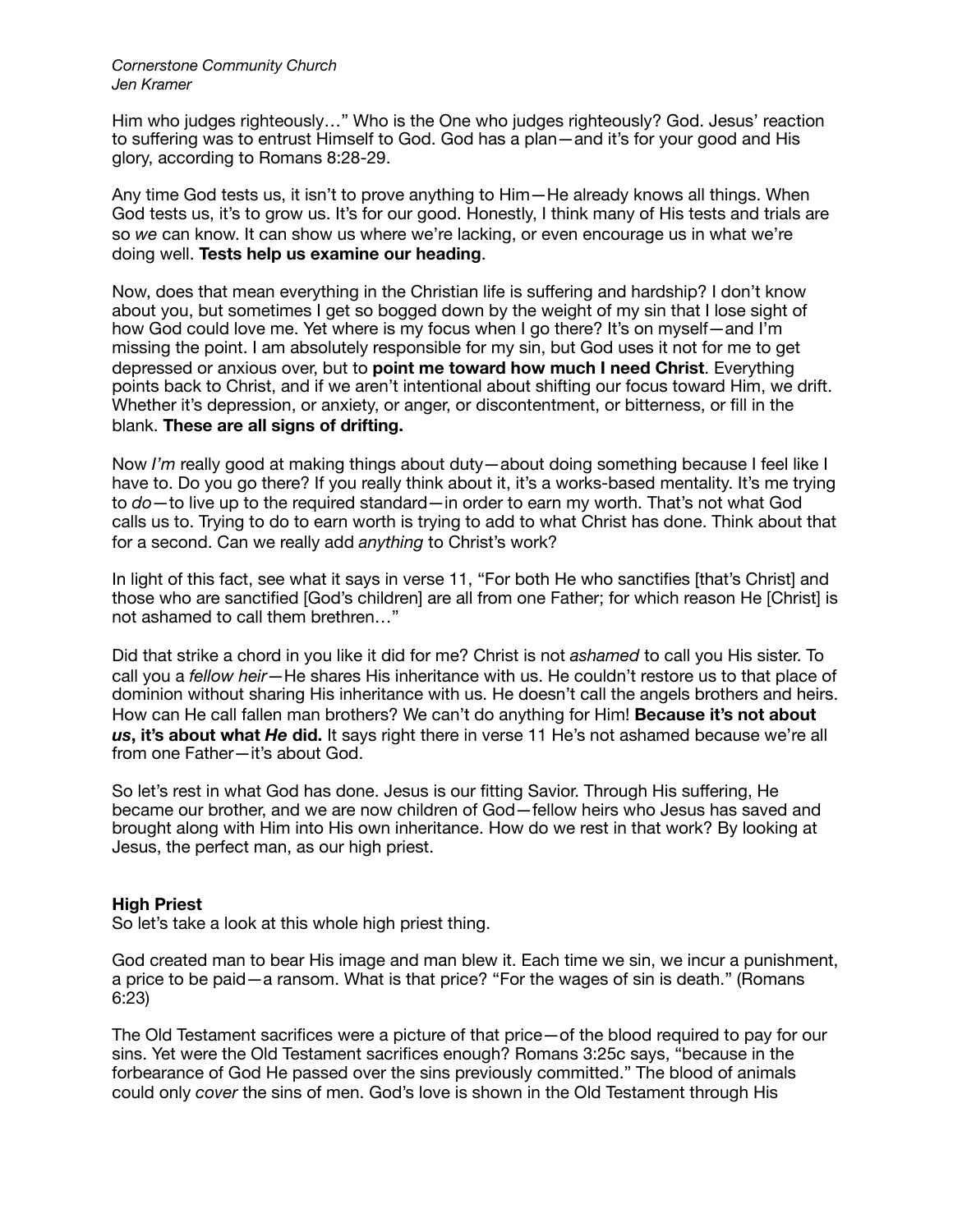forbearance—His longsuffering—of a wayward people. God chose to honor those sacrifices and *pass over* our sin, but the price of sin is the blood of the offender—human blood.

I hope you got a chance to look at Leviticus 16 in your homework. It goes through what was required of the sacrifice to atone for—to cover—the sins of the people. Could just anyone approach God in the Old Testament? No, our sin in God's presence would result in our death. God's presence dwelled behind a really thick curtain, separating Him in the holy of holies from the rest of the tabernacle and temple. No person could enter God's presence unless they had the covering of God's proscribed sacrifice, or that person faced death.

There were a lot of things that had to happen in order to make the sacrifice to atone for the people, because it wasn't just about an offering. It was the high priest's job to "offer up sacrific**es**, first for His own sins and then for the sins of the people" (Hebrews 7:27b). Everything involved in that sacrifice had to be unblemished, spotless, or covered by the blood of a sacrifice—whether literally or figuratively. The sacrifice itself; the place on which the sacrifice was made; the person sacrificing, etc. If something was tainted or not covered as God proscribed, the sacrifice couldn't be accepted.

As part of sacrificing for the sins of Israel, Leviticus also mentions a scapegoat. There were two goats (among other animals) involved in the sacrifice on behalf of the people. One goat was killed for the blood sacrifice. The high priest took the *other* goat and confessed all the sins of Israel over it. It represented the goat taking on the sins of the people, and it was then led out to the wilderness and released. It reminds me of Psalm 103:12—"As far as the east is from the west, so far has He removed our transgressions from us."

Except that goat was still out there somewhere, wasn't it? Do we do that? Do we think, "Yeah, but my sin is only covered. It's still there." That may have been true in the Old Testament. Sisters, it isn't true today. We know that because of an important word used in verse 17 called propitiation. Propitiation is total satisfaction of God's wrath.

# **Propitiation**

Hebrews 10:11-14 says: "Every priest stands daily ministering and offering time after time the same sacrifices, which can never take aways sins; but He [Jesus], **having offered one sacrifice for sins for all time**, **sat down at the right hand of God**, waiting from that time onward until His enemies be made a footstool for His feet. **For by one offering He has perfected for all time those who are being sanctified.**" That's His children—that's us, if we have genuine faith.

Jesus was our scapegoat; He took on our sins. But He didn't just lead them into the wilderness somewhere. He took our sins on Himself and then paid our ransom: **perfect human blood**—as only He could. His perfect sacrifice didn't just cover our sins like the Old Testament sacrifices it paid for them. It wasn't a covering, it was propitiation: **total satisfaction of God's wrath**.

Jesus took on all our sins—past, present, *and* future. He drank the full cup of God's wrath, and there is nothing left. We struggle—or, at least, I know I do—with the fact that we still sin. Over and over and over again. But all our sins for all time in Hebrews 10:12 really means every single one. God's wrath has been poured out on Jesus, and **there's nothing left**. **Jesus was the propitiation.**

Do you see how history is purposefully set up to point to Christ? The real summation of the author's point of Hebrews 2 is in verses 17-18: "Therefore, He [Christ] had to be made like His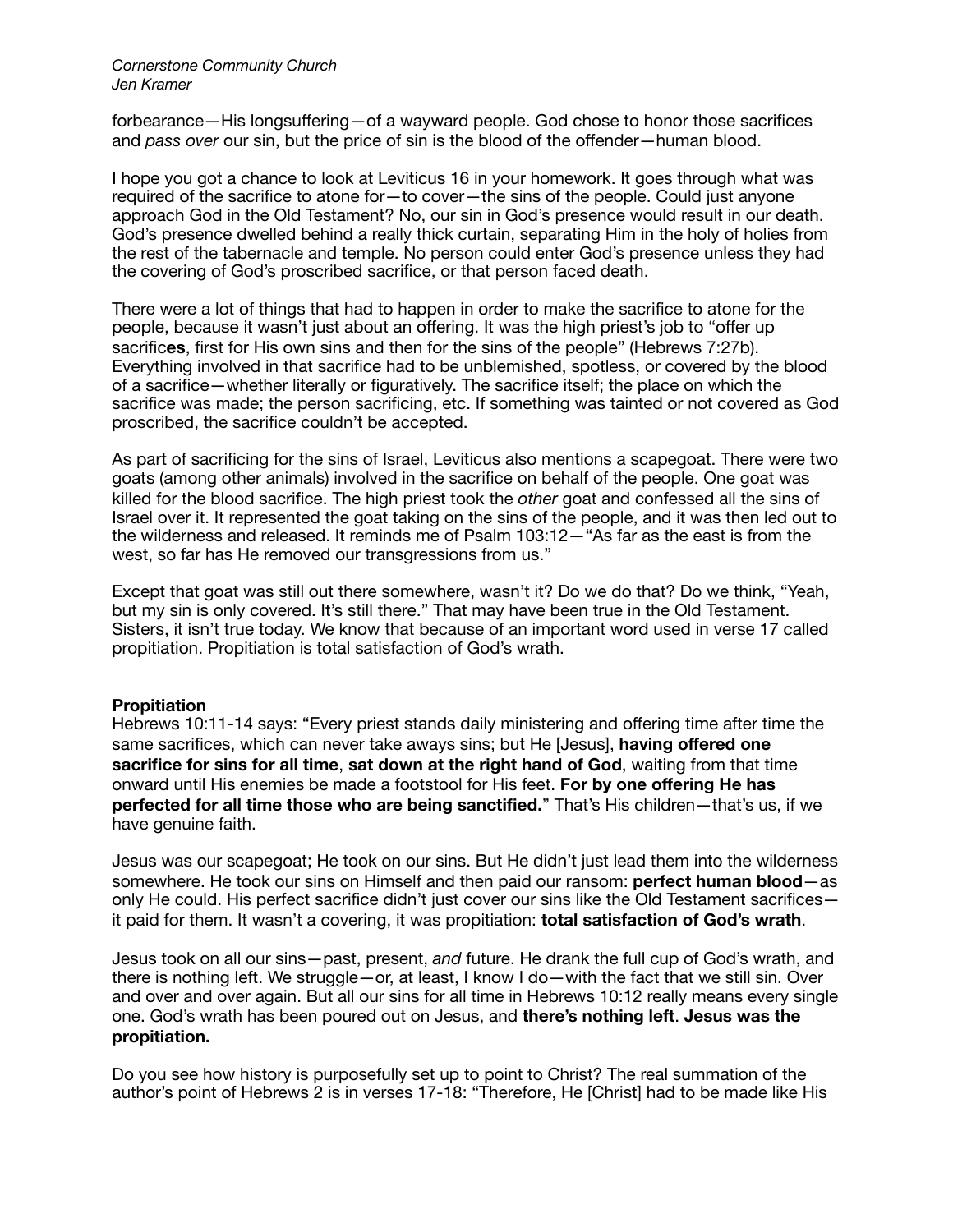brethren in all things, so that He might become a merciful and faithful high priest in things pertaining to God, to make propitiation for the sins of the people. For since He Himself was tempted in that which He suffered, He is able to come to the aid of those who are tempted."

Sisters, is that love? Don't fall into works and let the idea of God's glory and perfection make you lose the precious and coexistent reality of His love.

So what does it mean for us when we sin again? God's wrath is not against you. He isn't angry with you. "There is therefore now no condemnation for those who are in Christ Jesus." Romans 8:1. Christ tore the curtain to the holy of holies in two and gave us direct access to the Father so we could "boldly approach the throne of grace, so that we may receive mercy and find grace to help in time of need." (Hebrews 4:16)

Do you know the significance of Christ sitting down at the right hand of the Father as it mentions in Hebrews chapter 1, verse 1? What did a priest do all day? Offer sacrifices. He didn't sit down until the work was done. Sisters, Jesus' work is done.

Hear this, sisters, if we accept Christ as our high priest, God is not angry with us any longer! No matter what you've done, no matter how many times you've done it, God is not ashamed of you. **He sent His firstborn Son, your brother, to be the perfect high priest, the perfect scapegoat,** *and* **the perfect sacrifice to pay for each and every one of your sins and sat down at the right hand of the Father and it. Is. Finished!** Christ proclaimed that on the cross in John 19:30. *That's* propitiation.

### **Our Help and Hope**

Sisters, if God is not ashamed of us, why do we continue to be ashamed of ourselves? Jesus didn't just take our sins, He **credited us with His righteousness**. That's how we can reign with Him as brothers and sisters. God looks at you and sees His Son. I tend to think about how His righteousness doesn't really belong to me. In one sense, it doesn't, because I don't deserve Christ's sacrifice. But that's the point. God gets the glory, not us. God gave us grace—favor that we *couldn't* earn—and His righteousness does belong in our account because Christ put it there. We belittle His gift and make it about us when we dwell on our sins and don't look to Christ for our help and hope.

So what is your course in life? What's your destination and your heading? Is it Jesus?

Or did we get a little sidetracked by the wind pushing into our sails. Disobedient children wanting to go *their* own way? Maybe we're trying to battle the current of doing everything we're supposed to do, and we really just end up pleasing man. Or we feel like it's all we can do to bail out the ship, staying just enough on top of chores to keep the boat afloat. I mean, that brochure of the Bahamas is looking really good right about now!

Are all of those things pushing on your boat things that need to be done and worked through? Absolutely! But have we lost sight of our destination? Are we paying attention to our heading, or did we leave the helm to go deal with something else—because *we* need to take care of it.

Sisters, Jesus isn't just where we're heading, **He's right here with us in the boat**—and He knows exactly what you're going through. He knows the temptations you struggle with, He knows what you can and can't do—and He knows what He can do. Don't look at your circumstances—at the winds and the waves. "Oh [we] of little faith, why do [we] doubt?" (Matthew 14:31). Look into the eyes of Jesus. Consider the finished work of Christ for you: the